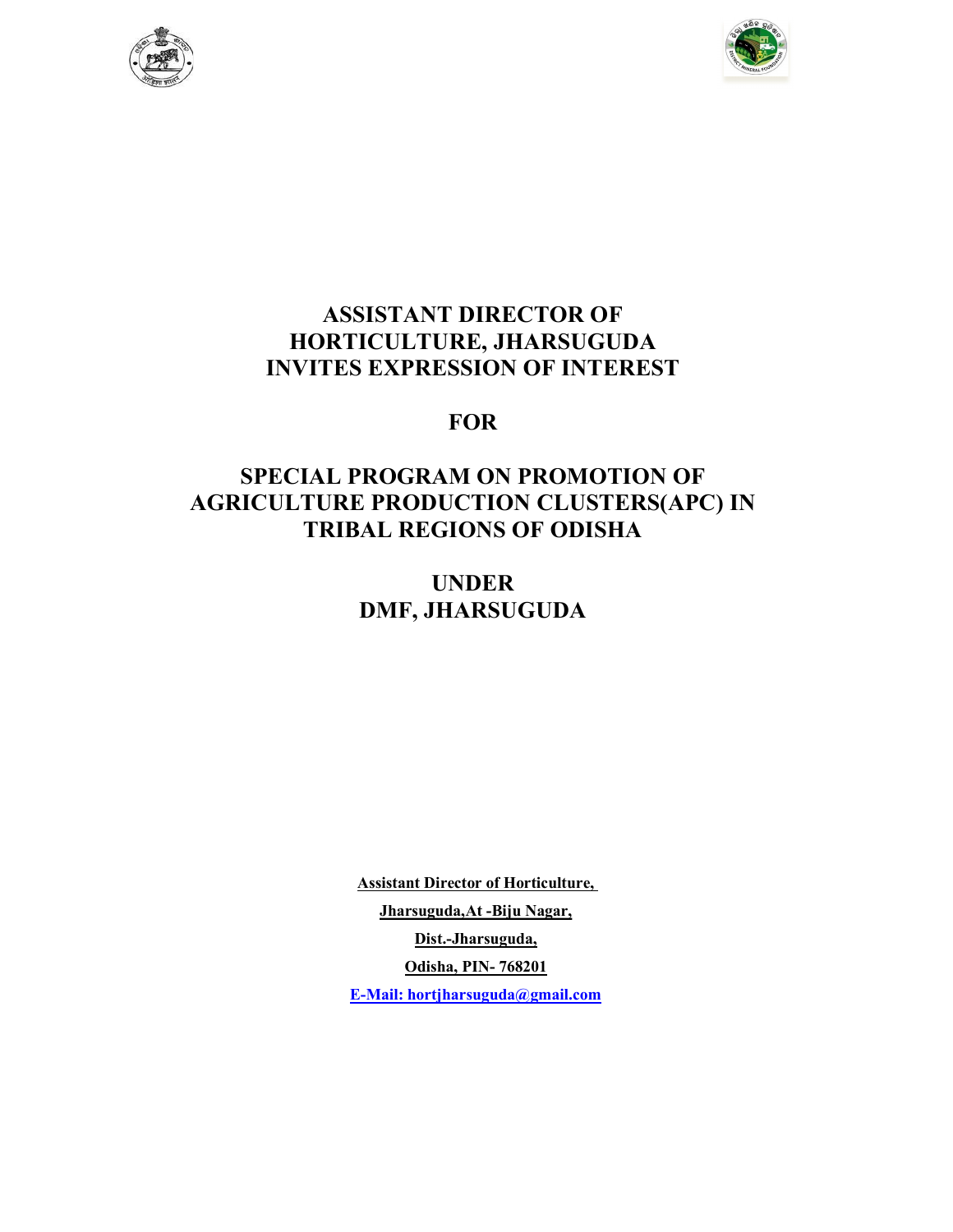# OFFICE OF THEASSISTANT DIRECTOR OF HORTICULTURE ,JHARSUGUDA

# **EXPRESSION OF INTEREST, (EOI)**

of the Assistant Office  $No.$   $\downarrow \uparrow \wedge \uparrow$ : Director of Horticulture, Jharsuguda invited applications from interested NGOs/TRUSTs towards expression of Interest (EOI) to involve in the Promotion of Agriculture Production Cluster (APC) project in selective 1 Nos. of blocks inJharsuguda district i.e.Jharsuguda from the year 2022-23 to 2026-27 (5 years) under DMF , Jharsuguda. The EOI of the NGOs/TRUSTs should be submitted to the **ASSISTANT** OFFICE OF **THF DIRECTOR** OF HORTICULTURE, Biju Nagar, Jharsuguda - 768201 in prescribed form with necessary enclosures on or before 28<sup>th</sup>April by 5.00 PM through 2022 Registered Post/Speed Post and by no other means. For application form & details please visit WEBSITE: jharsuguda.nic.in & www.apcodisha.net

 $Sd/-$ **Assistant Director of Horticulture,** Jharsuguda

ne 24.2022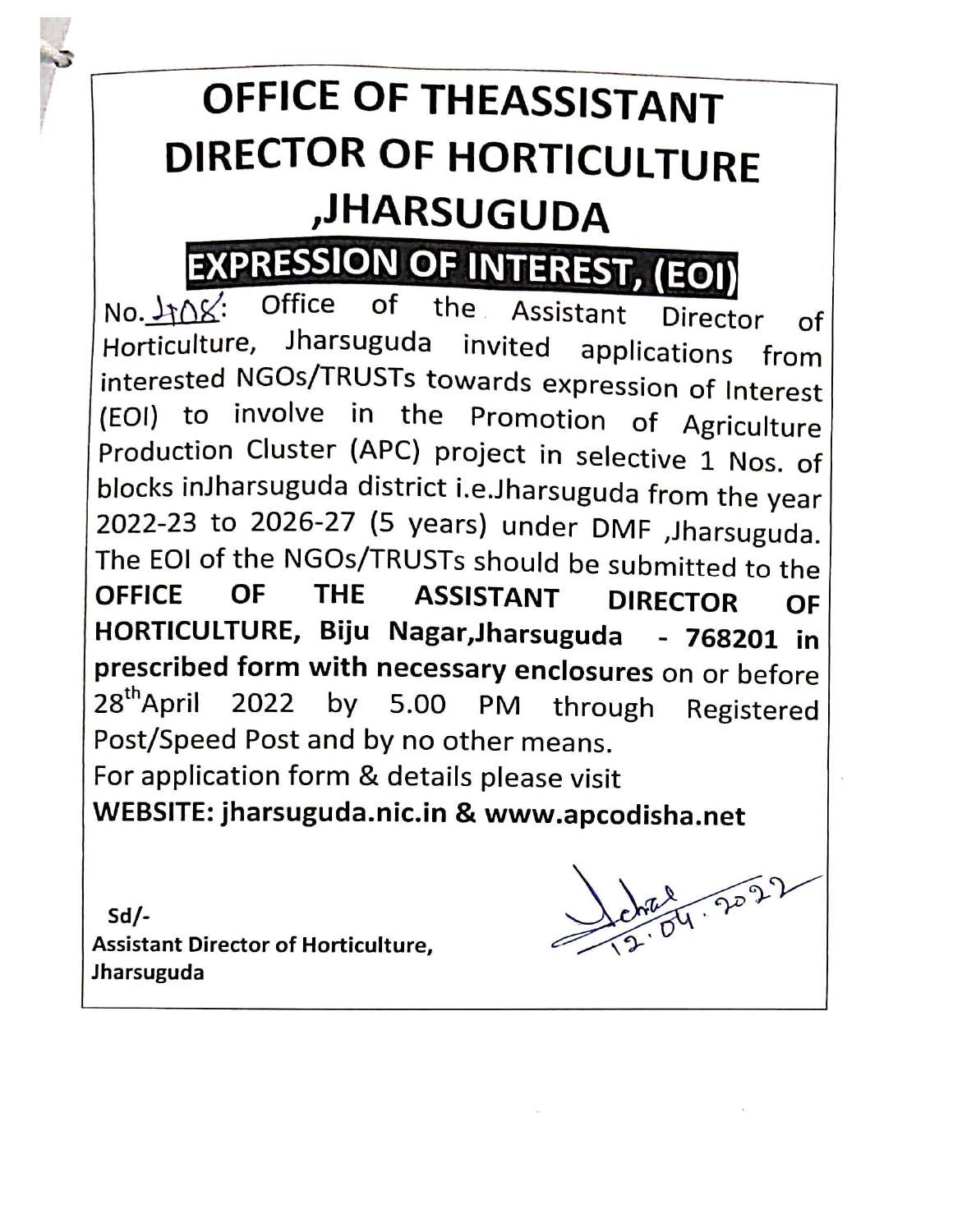



#### Table of content:

| <b>Sl. No.</b> | Particular                                        | Page No.       |
|----------------|---------------------------------------------------|----------------|
| $\overline{1}$ | About the Project                                 |                |
| $\overline{2}$ | Criteria For Selection                            | $\mathfrak{D}$ |
| 3              | Instructions to submit the EoI                    | 3              |
| 4              | Deliverables of NGO partners for one Sample Block | 4              |
| 5              | Process of Selection                              | 5              |
| 6              | Annexure A                                        | 6              |
| $\overline{7}$ | Annexure B                                        | 12             |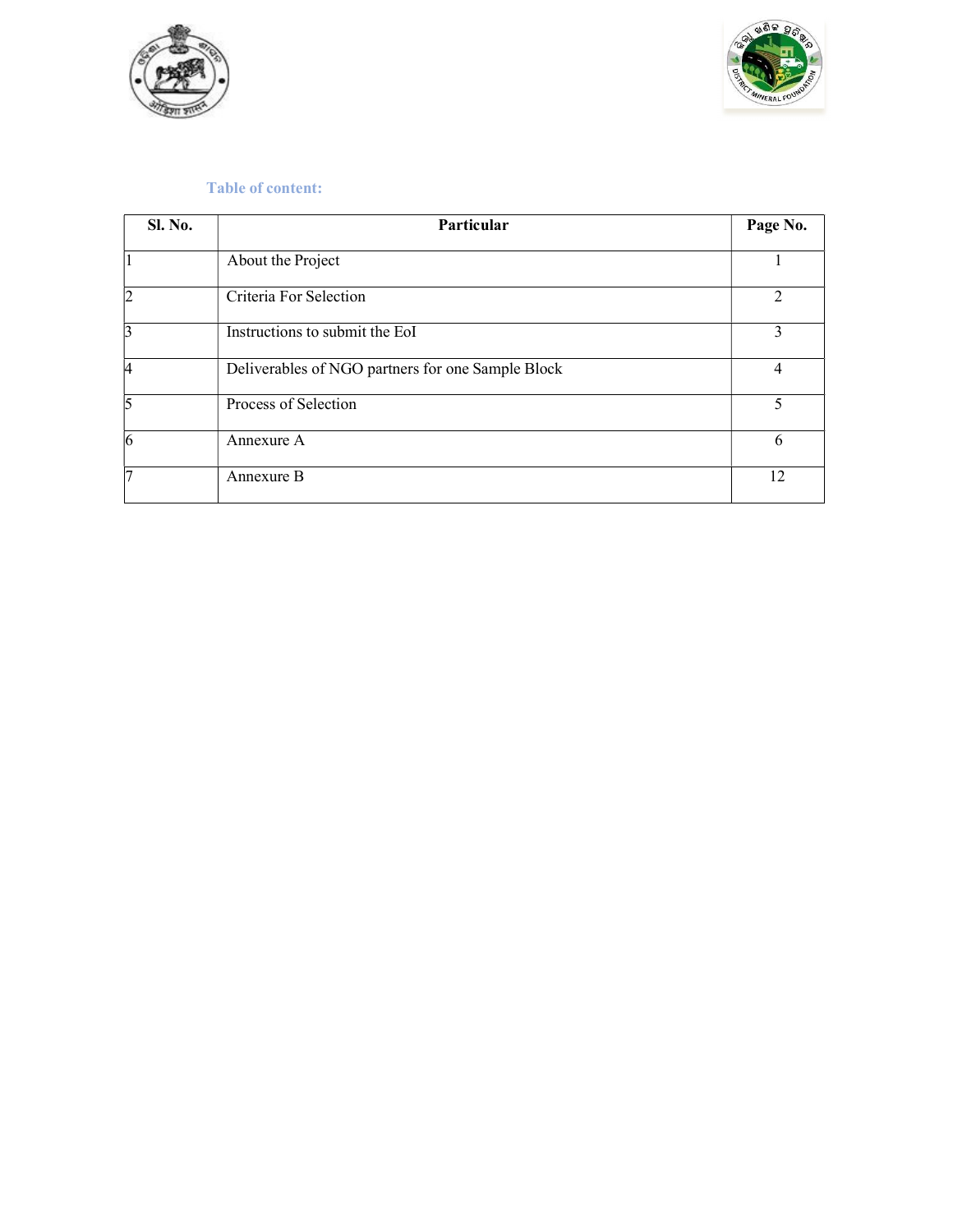



## About the Project:

The project "Special Program on Promotion of Agriculture Production Clusters (APCs) in tribal regions of Odisha" originated from a partnership between Department of Agriculture and Farmers' Empowerment in collaboration with Panchayati Raj and Drinking Water Department, Govt. of Odisha for promotion of Agriculture Production Clusters in tribal regions in partnership with Bharat Rural Livelihoods Foundation (BRLF), an independent society promoted by Govt. of India and PRADAN (Professional Assistance for Development Action), a national level NGO. The available schemes with Directorate of Horticulture, Agriculture, OLM, Mission Shakti, ST & SC Development Department, OAIC, OLIC, MGNREGS, APICOL, FARDD, ATMA and other relevant departments will be converged for creation of livelihood infrastructures in the proposed regions.

The project will trigger growth in farm sector with the objective of sustainably doubling income of one lakh small and marginal farmers by establishing Agriculture Production Clusters (APCs) in 40 backward blocks of 12 highland districts in the state.

The program was launched with signing of the afore mentioned 4 party MOU on  $6<sup>th</sup>$  November 2018 in the auspicious presence of Honorable Chief Minister of Odisha. The detail of the APC project can be found in the website: www.apcodisha.net in the quick link section of Directorate of Horticulture website: www.odihort.nic.in.

District Administration of Jharsuguda is now expanding the APC program to Jharsuguda block of Jharsuguda District funded by District Mineral Foundation funds as per the MOU Signed on 12th April 2022.

In accordance with the approval from Directorate of Horticulture, DA & FE vide letter no 9193 dated 11-11-2020, and the MOU signed at the district, **ADH Jharsuguda** under the program is inviting eligible and interested Non-Government Organization (NGOs) for the role of "Facilitating Agency". Selection will be done by District level selection committee for APC program under the Chairmanship of Collector Cum Managing Trustee DMF.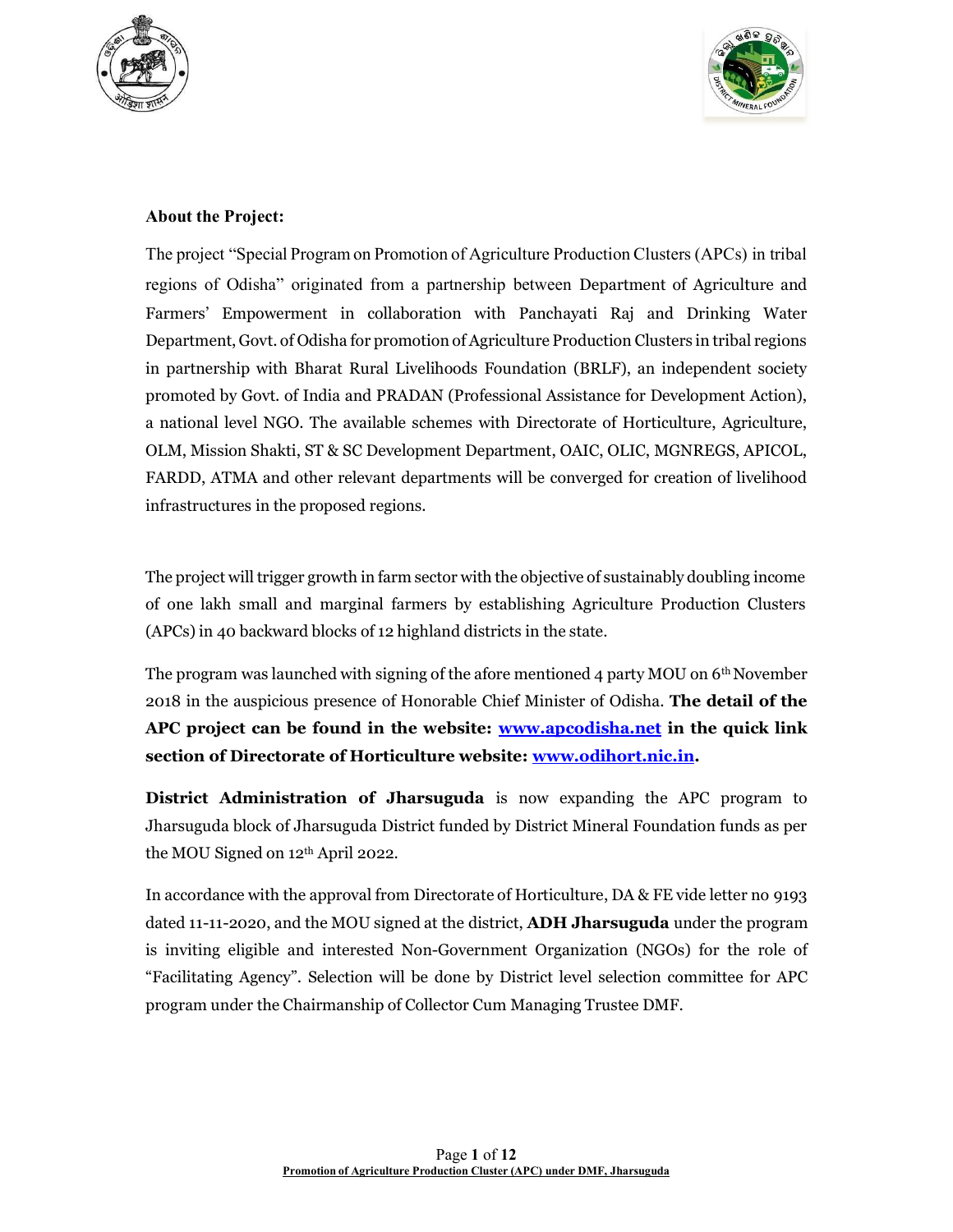



## Criteria for Selection:

The mandatory criteria of the NGO to be selected as partner agency are mentioned below:

- 1) Should be legally registered and provide a self-attested copy of registration, PAN number and self- attested copy of PAN card
- 2) Should not have been blacklisted by Government of India, Government of Odisha, other state governments agencies, any Indian or international donor and furnish a selfdeclaration by the authorized representative of organization to this effect.
- 3) Should have minimum of 3 years of work experience in Odisha on agriculture with community organizations and/or Farmer Producer Organizations with the capacity of marketing around agricultural promotional activities. Additionally, experience in horticulture/vegetable production systems covering production, marketing, processing, and research will be counted upon.
- 4) Should commit to implement the project deliverables as per the timelines in their respective blocks as mentioned in the EOI and further agreed upon in the MOA signed for the purpose
- 5) Date of signing of the MoA will be the beginning of the contract
- 6) Should have experience of working with relevant community-based organizations for at least 3 years. NGO has to submit the relevant documents around intervened CBOs by them.
- 7) Should submit last 3 years' audited balance sheet and financial reports prepared by the concerned regulatory authority.
- 8) The chief functionary of the institution should not be formal member of the political party and would furnish an undertaking to this effect.
- 9) The organization should have good governance practices on-board, governed by independent persons with no more than one third persons in the Governing body are related to one another.
- 10) Must have worked with any of the government program related to agriculture, NRM, farmer's organization in a substantial manner. (Not limited to awareness or training or market linkage)
- 11) NGO with experience of Livelihood promotion especially Agriculture, livestock will be preferred.
- 12) NGOs with experience of project under District Mineral Foundation in the district or other adjacent districts would be preferred.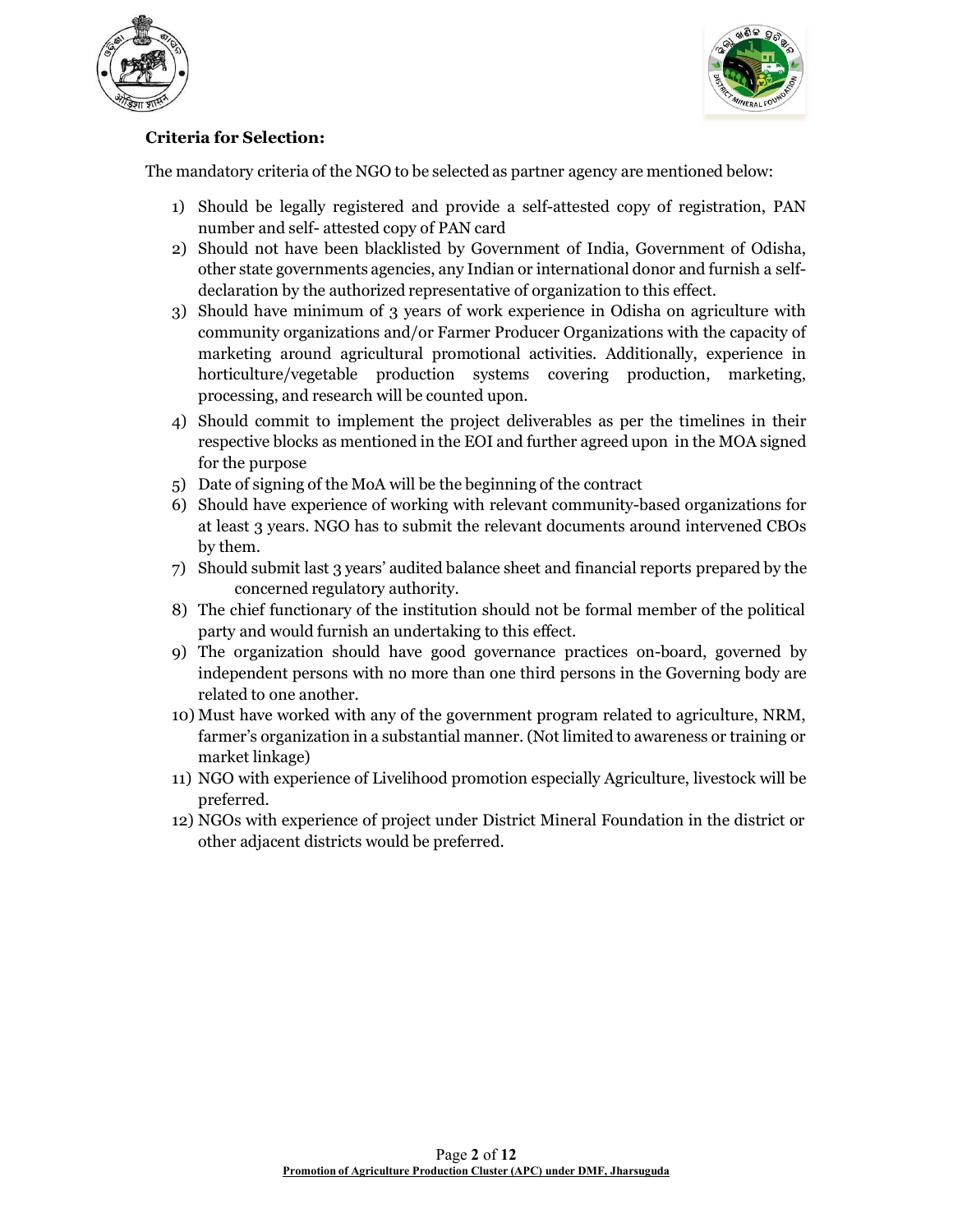



## Instruction to submit the EOI:

The detailed format for submitting EOI is attached as Annexure  $-A$ 

- 1) NGO need to apply in the specified format only.
- 2) One NGO will fill only one "Expression of Interest" format
- 3) Information furnished with "Expression of Interest" should be accompanied by facts and documents of any related activities implemented by the NGO within the state of Odisha.

Expression of interest is available in the district website sundergarh.nic.in and in https://www.apcodisha.net/ under the circular section.

Copies of the following documents need to be submitted along with the EoI form:

- 1. Registration certificate of NGO/TRUSTs
- 2. Previous 3 years Audited statement of accounts of 2017/18, 2018/19 and 2019/20
- 3. Fixed asset positioning including its present value and location
- 4. Total no of professional staff in the organization
- 5. Profile of staff supposed to be designated to the project
- 6. MoA/Agreement or any documentary evidence of working for Government projects or special projects or Government undertakings for implementing resilient agriculture activities.
- 7. Address of head offices and field offices
- 8. Previous 3 years Annual Report
- 9. All the pages of filled EOI along with documents furnished should be duly signed by the authorized representative of the NGO to authenticate their claims.
- 10. Self Declaration of Non Black listed by any Govt./ Semi Govt./ Donor Agencies.

Filled Expression of Interest with all relevant documents in a sealed Envelope superscribed in Capital letters "EOI FOR APC IN JHARSUGUDA DISTRICT UNDER DMF" shall be received by speed post/registered post and by no other means to the **Office of Assistant** Director of Horticulture, Biju Nagar, Jharsuguda-768201 on or before date 28<sup>th</sup> April 2022 by 5PM.

Interested NGOs may arrive with copy of filled EOI and PowerPoint presentation in the suggestive format available with DDH, Jharsuguda, Jharsuguda NIC and APC Odisha website (covering the aspects of EOI presentable in 20 min) at the office of Collectorate conference hall, Jharsuguda on 29<sup>th</sup> April 2022 at 10.00AM and register for presentation.

Assistant Director Horticulture retains the right to withdraw the expression of interest or change the date of presentation at any point of time without citing explanation to the notice.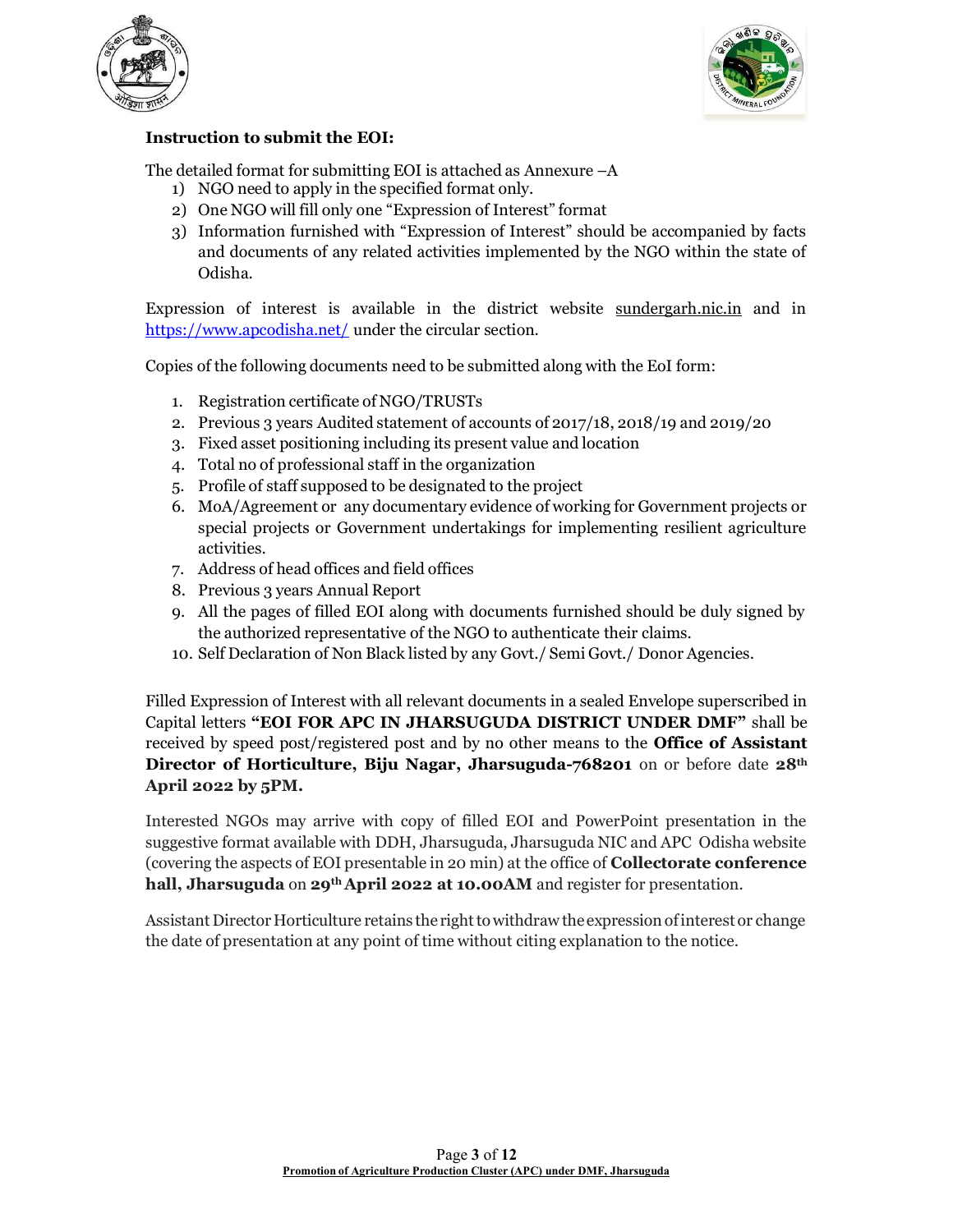



## Deliverables of NGO partners for one sample block

- 3000 Smallholder farmers would be mobilized into Producer Groups (PG)&Producer Companies (PC)
- At least 25 PGs would be formed out of which 80% would meet Grade A & Bcategory
- High value crops would be selected and would cover at least 1000 acres per block per year
- At least 20 Agriculture Entrepreneurs (AEs) would provide critical quality services
- 400 acres of area would be brought under irrigation
- 200 acres of area would be brought under new horticulture plantation
- Grading, Sorting &Packaging would be done at the PG level.
- Around 2100 farmers would have access to farm mechanization
- 40% of farmers would adopt Non-Pesticide Management (NPM) practices
- 1000 families would take up improved livestock rearing out of which 750 families would have sheds with intensive rearing
- Income would be doubled for 2100 families (70% of the total families)
- Promoted PC would be vibrant and providing services to its members

Note: Additional components may be converged from other relevant sources as per the requirement.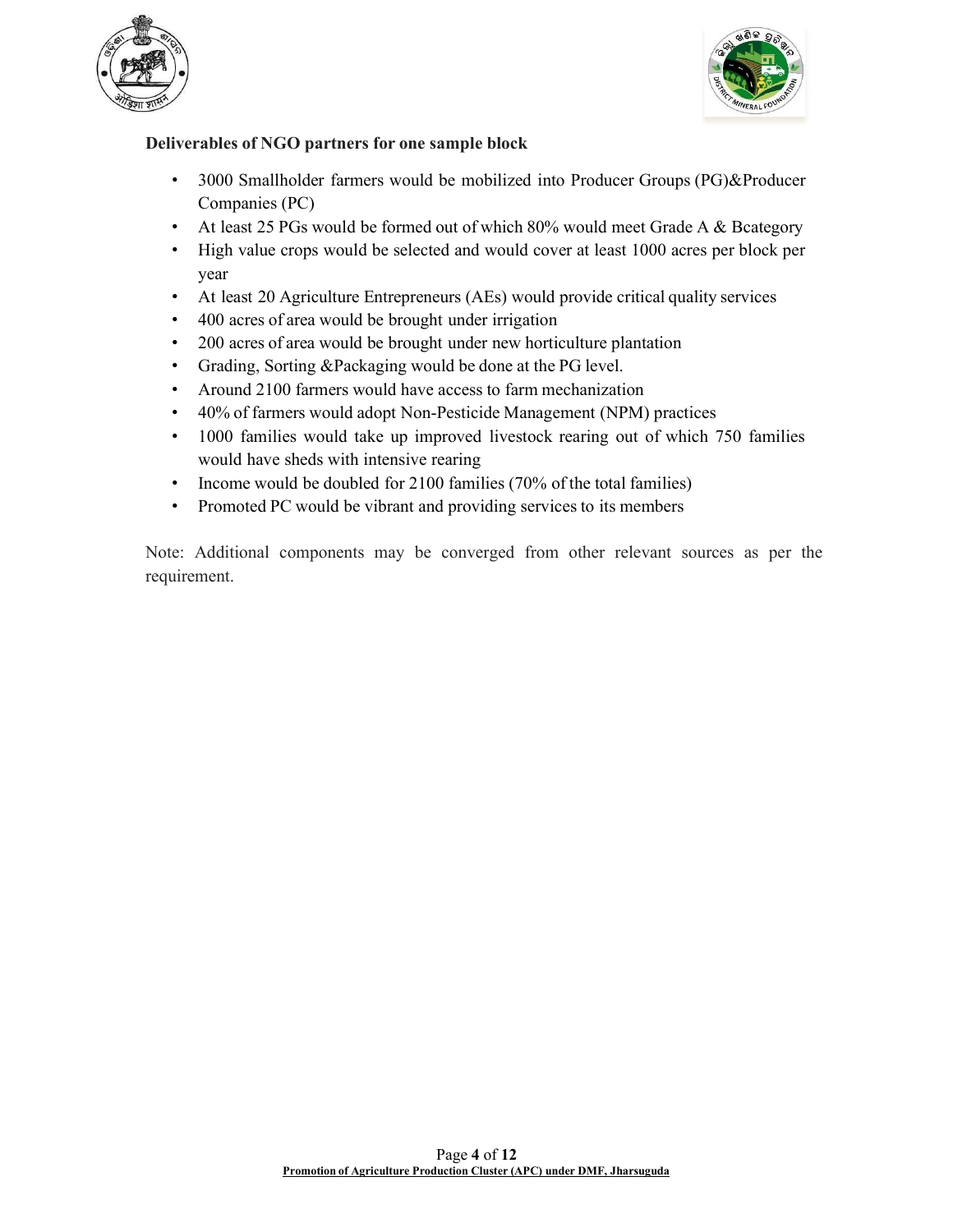



## Process of Selection:

- Stage 1: Presentation by NGOs before District Level Selection Committee (DLSC) under the Chairmanship of the Collector / Representative of the Collector & District Magistrate, Jharsuguda through Walk in interview as per the terms in the EOI
- Stage 2: One NGO per block will be selected as Partner agency for the block. One NGO is eligible for maximum of 2 blocks in a district.
- Stage 3: Shortlisted NGOs will submit all relevant documents. Submitted documents will be verified by DLSC.
- Stage 4: After due verification of the documents submitted by NGOs and qualify in selection process, MOU will be signed between ADH and selected NGO for partnering in implementation of the program in respective block.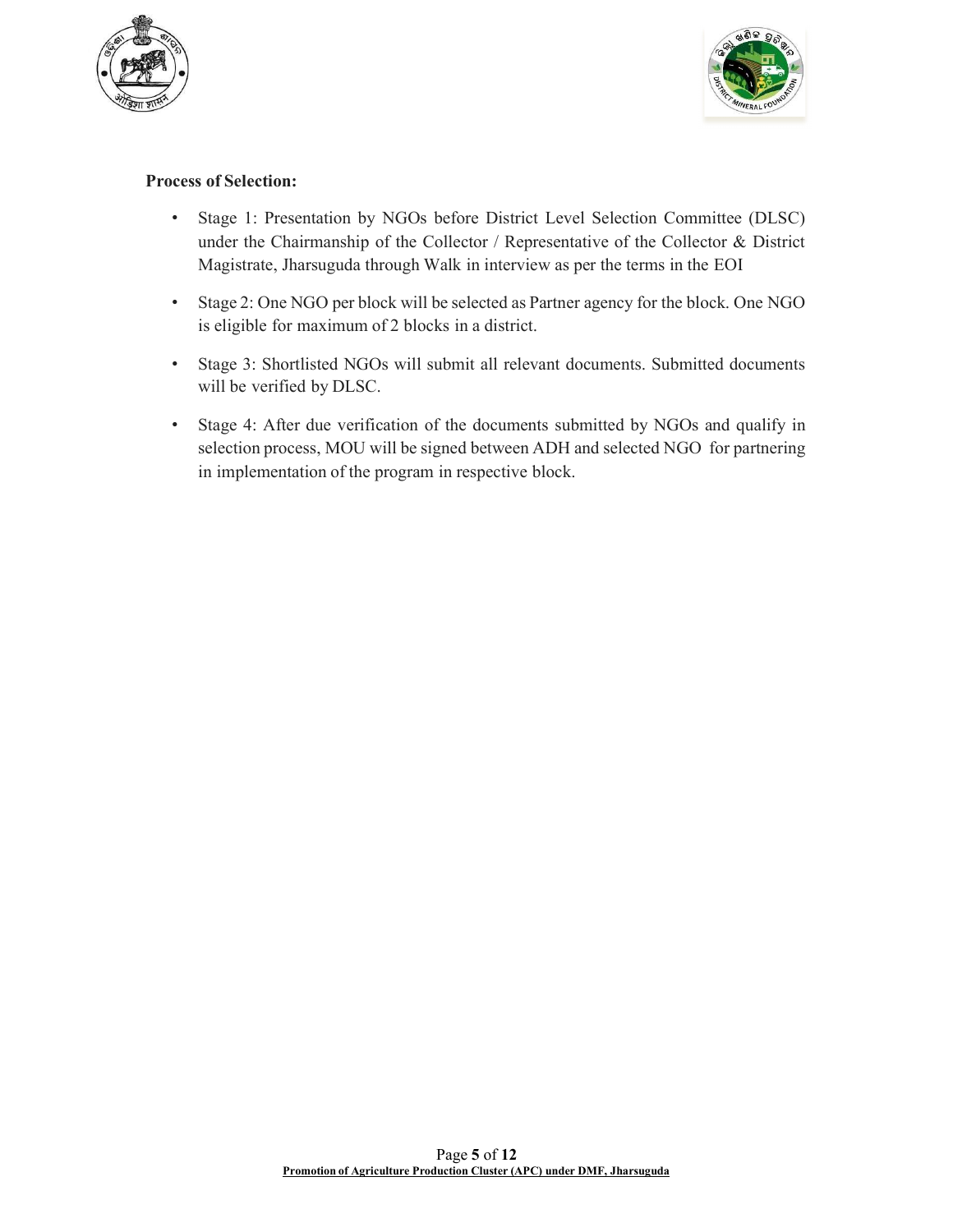



#### Annexure A:

# Expression of Interest for NGOs for partnership under Special Program for Promotion or APC in tribal regions of Odisha.

- 1. Introduction
	- a. Name of the Organization
	- b. Acronym of the Organization, If any:
	- c. Address of the Organization
		- i. Mailing/Correspondence office
		- ii. Visiting office
	- d. Contact Person
		- i. Name ii. Designation/Title
			- iii. Telephone no

| Landline |
|----------|
| Mobile   |

## Email

|    | 2. Identity/Legal status                        |                       |                               |                  |  |
|----|-------------------------------------------------|-----------------------|-------------------------------|------------------|--|
|    | a. Is Organization registered-                  | Yes                   |                               | N <sub>0</sub>   |  |
|    | b. If yes, Under                                | Society Act           |                               | <b>Trust Act</b> |  |
|    |                                                 |                       | Company Act (Sec. 8/ Sec. 25) |                  |  |
|    |                                                 | If any other, Specify |                               |                  |  |
|    | c. Year of registration                         |                       |                               |                  |  |
| d. | Since how long it is operational, (No of years) |                       |                               |                  |  |
|    | e. Operational area of the Organization -       |                       | State/s                       |                  |  |
|    | (Indicate Numbers)                              |                       | District/s                    |                  |  |
|    |                                                 |                       | Block/s                       |                  |  |
|    |                                                 |                       | Village/s                     |                  |  |
| f. | Whether Organization registered under FCRA -    |                       |                               |                  |  |
|    |                                                 |                       | Yes                           | N <sub>0</sub>   |  |
| g. | Whether it is registered under Income tax       |                       |                               |                  |  |
|    |                                                 |                       | Yes                           | No               |  |

h. Was the Organization blacklisted any time by Government of India, Government of Odisha, other state governments, agencies, any Indian or international donor? If yes, provide the details along with its effective dates.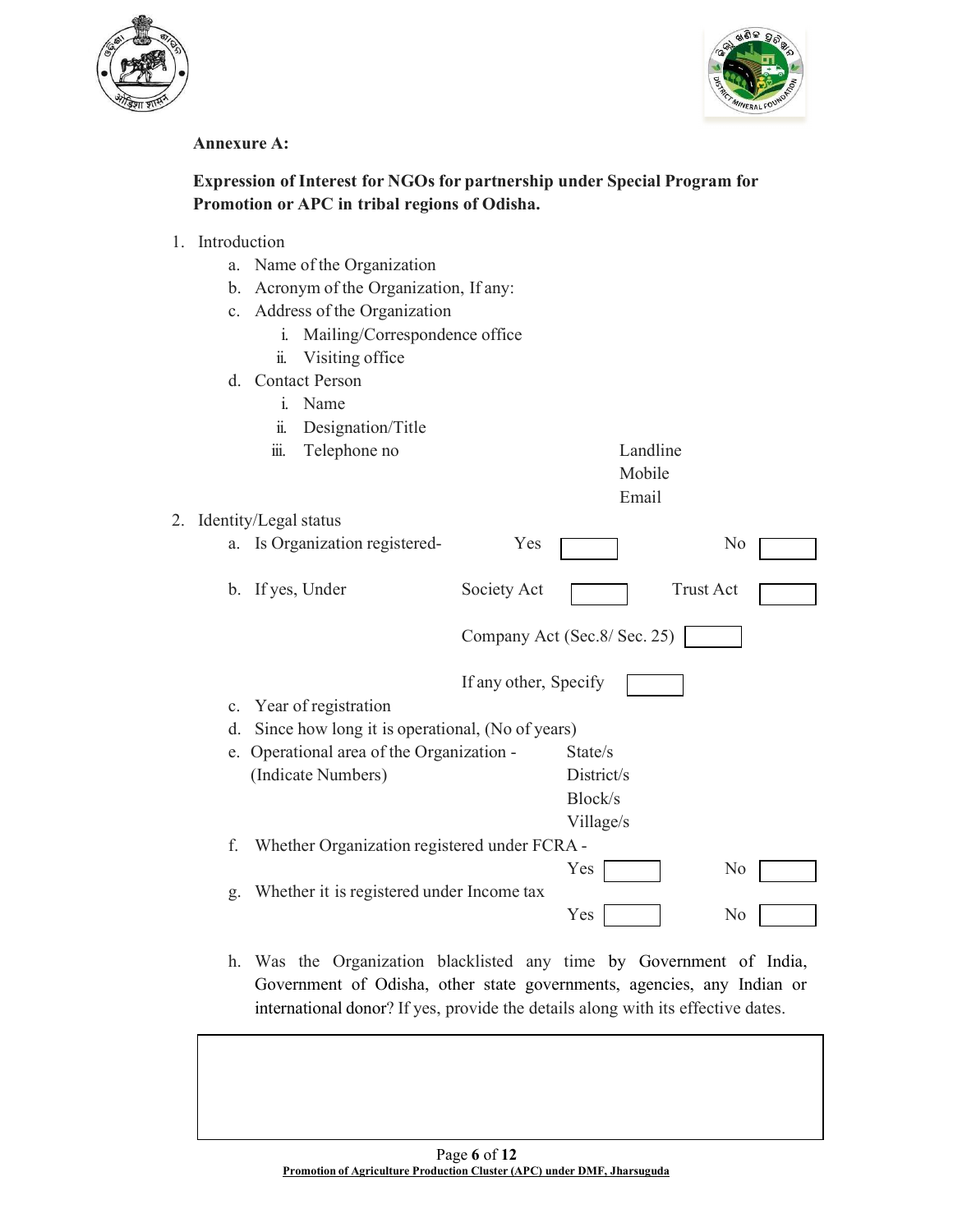



- 3. Governance of the Organization
	- a. Vision, Mission, Goal of the Organization Attach Annual reports for the previous 3 years 2017-18, 2018-19, 2019-20
	- b. Sources of fund for the Organization-

|    | Corpus               | Donation<br>Endowment                                                            |
|----|----------------------|----------------------------------------------------------------------------------|
|    | Govt. Grant          | Donor's grant                                                                    |
|    |                      | Others specify- (Foreign)                                                        |
| 4. |                      | Management/Administration:                                                       |
|    |                      | a. Briefly mention administrative set up below the Chief Executive- (Flow        |
|    |                      | chart)                                                                           |
|    |                      | b. Are role and responsibility of staff clearly defined? Yes<br>No               |
|    |                      | c. Are the records of human resources properly maintained including their        |
|    |                      | appointment letters/Contract? Yes<br>No                                          |
| 5. |                      | <b>Financial Management</b>                                                      |
|    | a.                   | Whether accounts are audited by external auditor annually. Yes<br>N <sub>0</sub> |
|    | b.                   | Do you have system of internal control? Yes                                      |
|    |                      | c. If yes, specify                                                               |
|    | d.                   | What financial statements are prepared for the Organization?                     |
|    | <b>Balance</b> sheet | Income and Expenditure<br>Receipt & Payment                                      |

Financial particulars of the agency

| Financial year* |              | Turnover from Turnover from Total turnover | Income<br>tax     |
|-----------------|--------------|--------------------------------------------|-------------------|
|                 | Professional | other activities                           | return filed (yes |
|                 | services     |                                            | /no               |
| 2018-19         |              |                                            |                   |
| 2019-20         |              |                                            |                   |
| 2020-21         |              |                                            |                   |

\*Attach copies of receipt and payments, Income and expenditure and Balance Sheet for these years

\*\* Please attach the concerned assessment years Income tax receipts

Cash flow statement  $\Box$  Fund flow statement  $\Box$  others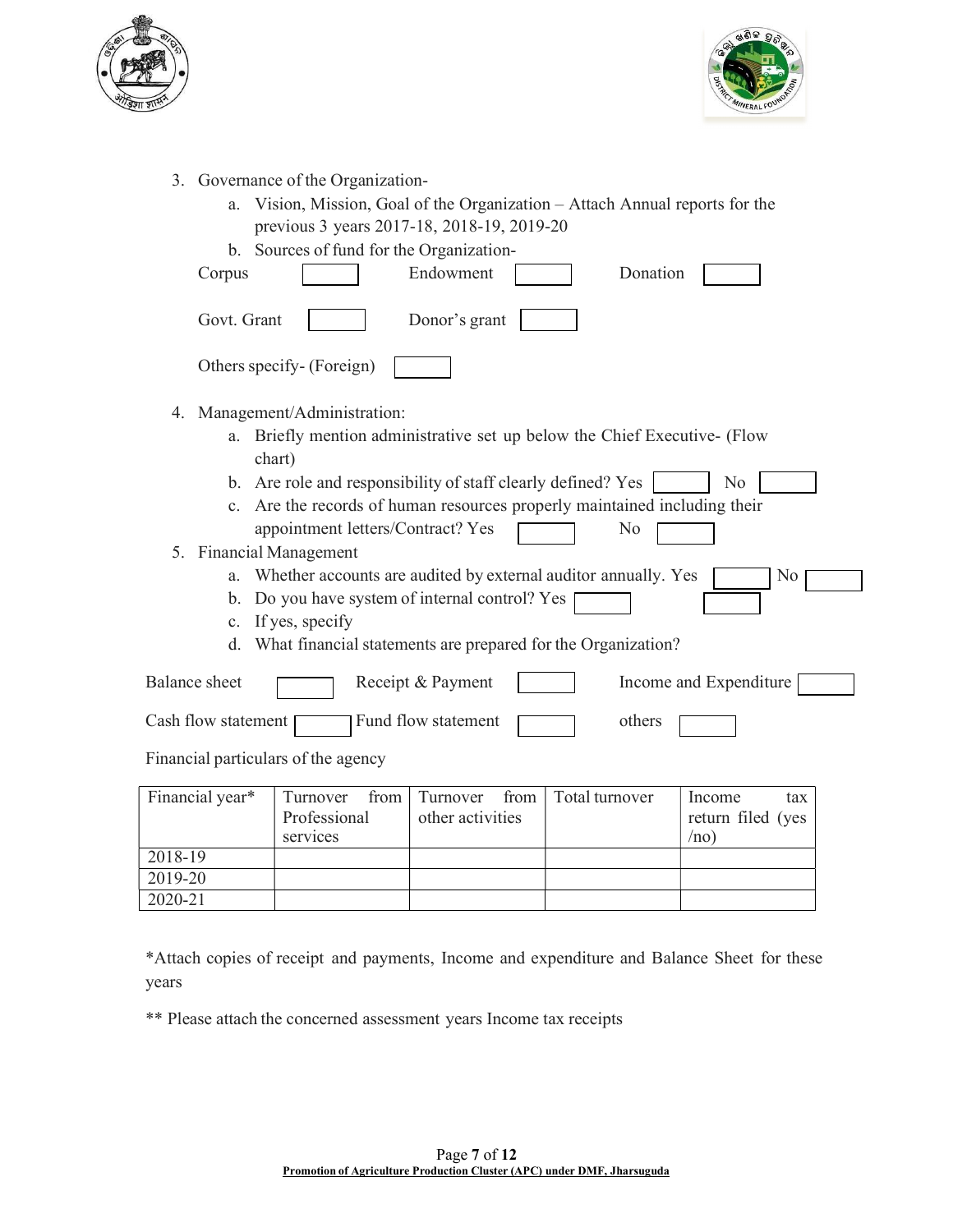



#### Audited balance sheet

| Financial year | Audit of balance sheet Remarks<br>(yes/no) |  |
|----------------|--------------------------------------------|--|
| 2018-19        |                                            |  |
| 2019-20        |                                            |  |
| 2020-21        |                                            |  |

- 6. Personnel / Staff (Current status)
	- a. Total number of staff-
	- b. No. of permanent staff-
	- c. No. of temporary staff-
	- d. No. of technical/professional staffs (M/F) please specify
	- Details of staff to be appointed for the APC project

| Name | Position | <b>Engaged Since</b><br>Year) | Qualification |
|------|----------|-------------------------------|---------------|
|      |          |                               |               |
|      |          |                               |               |

- 7. Work experience
	- a. District and blocks where NGO have been functional in last 5 years

| District name | Block name | No of GP | No of Villages |
|---------------|------------|----------|----------------|
|               |            |          |                |
|               |            |          |                |
|               |            |          |                |

b. Key areas of work of the organization in Odisha:

(Main 4 areas relevant to this program/EOI)

| District name | Block | Key   | No of years         | Coverage     | Partner/Donor |
|---------------|-------|-------|---------------------|--------------|---------------|
|               | name  | areas | <i>(experience)</i> | (No. of HHs) | agency        |
|               |       |       | of working in       |              | name/Govt.    |
|               |       |       | the block)          |              | dept.         |
|               |       |       |                     |              |               |
|               |       |       |                     |              |               |
|               |       |       |                     |              |               |
|               |       |       |                     |              |               |

c. Previous experiences in working with Government departments in the state\* (add rows for relevant experiences):

| District name   Block   Department   Project   No. of   Coverage   Coverage |      |      |            |                          |                   |
|-----------------------------------------------------------------------------|------|------|------------|--------------------------|-------------------|
|                                                                             | name | name |            | years of $\int$ in acres | $(No$ of          |
|                                                                             |      |      | experience |                          | HH <sub>s</sub> ) |
|                                                                             |      |      |            |                          |                   |
|                                                                             |      |      |            |                          |                   |
|                                                                             |      |      |            |                          |                   |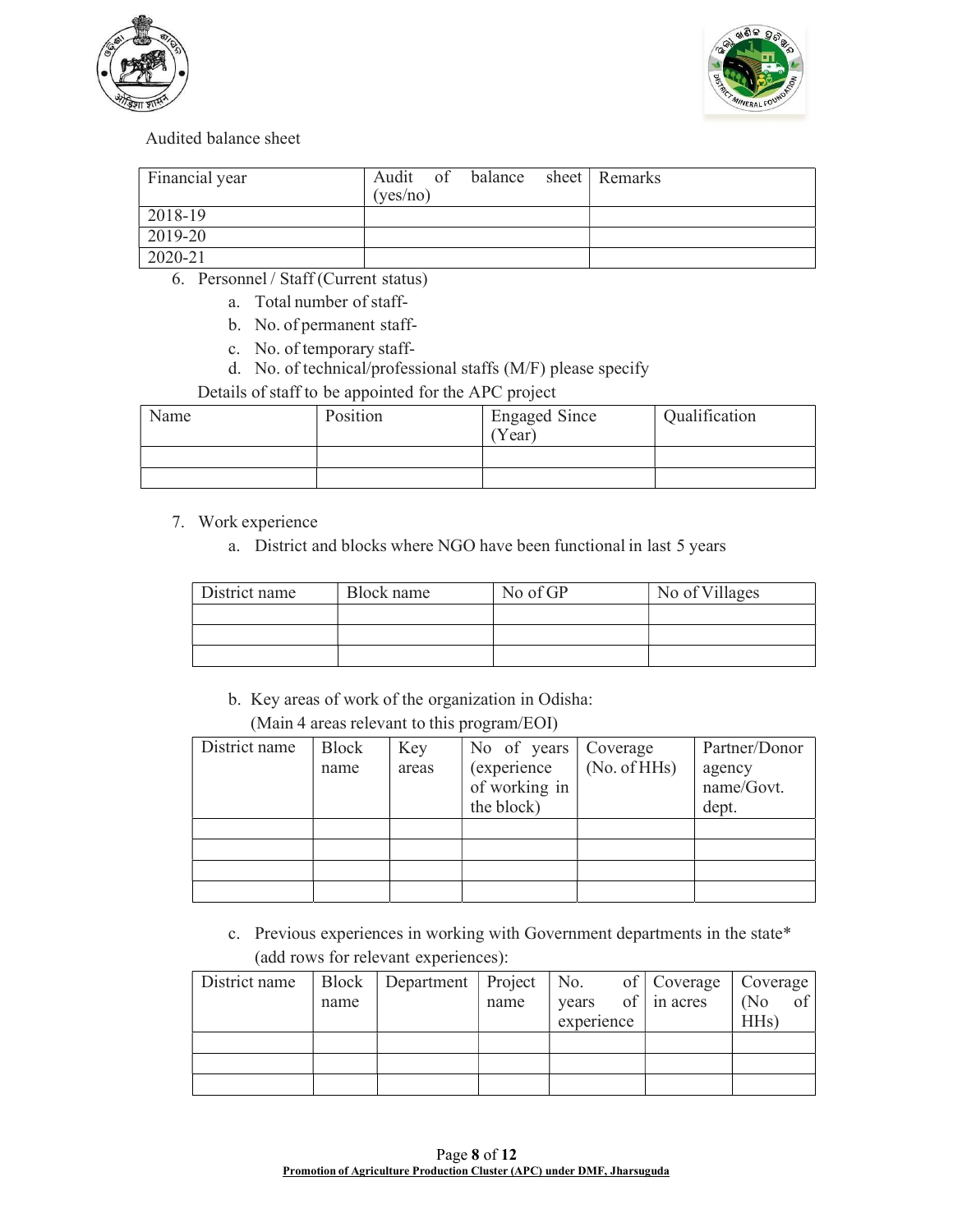



\*Please provide relevant verifiable supporting documents (MOU/Agreement/project evaluation report/Project Assessment report/Annual report/UC/similar any other applicable documents etc.)

- d. Experience of working with Community based organizations (CBOs) in the state\*
- i. Has the organization worked with eligible CBOs in the past (Yes/ No) (Please see Annexure B for eligibility of CBOs)
- ii. If yes, provide verifiable documents in Annexure
- iii. Briefly describe your work with Community organizations (Refer Annexure B)

| name | District   Block name   Name of   Year since   Activities | <b>CBO</b> | promoting |  | Coverage<br>(No)<br>households | Financial<br>turnover |
|------|-----------------------------------------------------------|------------|-----------|--|--------------------------------|-----------------------|
|      |                                                           |            |           |  |                                |                       |
|      |                                                           |            |           |  |                                |                       |

\*Please provide relevant verifiable supporting documents (MOU/Agreement/project evaluation report/Project Assessment report/Annual report/UC /similar any other applicable documents, etc.)

e. Do you have any similar livelihood projects (around agriculture and livestock) in the State. Explain about the product and technology used.

f. Experience of working in agriculture/horticulture in last five years\*.

| District | <b>Block</b> | Years      | of $ $ Project | Crops | Coverage | No. of     |
|----------|--------------|------------|----------------|-------|----------|------------|
| name     | name         | engagement |                |       | in acres | <b>HHs</b> |
|          |              |            |                |       |          |            |
|          |              |            |                |       |          |            |
|          |              |            |                |       |          |            |
|          |              |            |                |       |          |            |

\*Please provide relevant verifiable supporting documents (MOU/Agreement/project evaluation report/Project Assessment report/Annual report/UC/similar any other applicable documents etc.)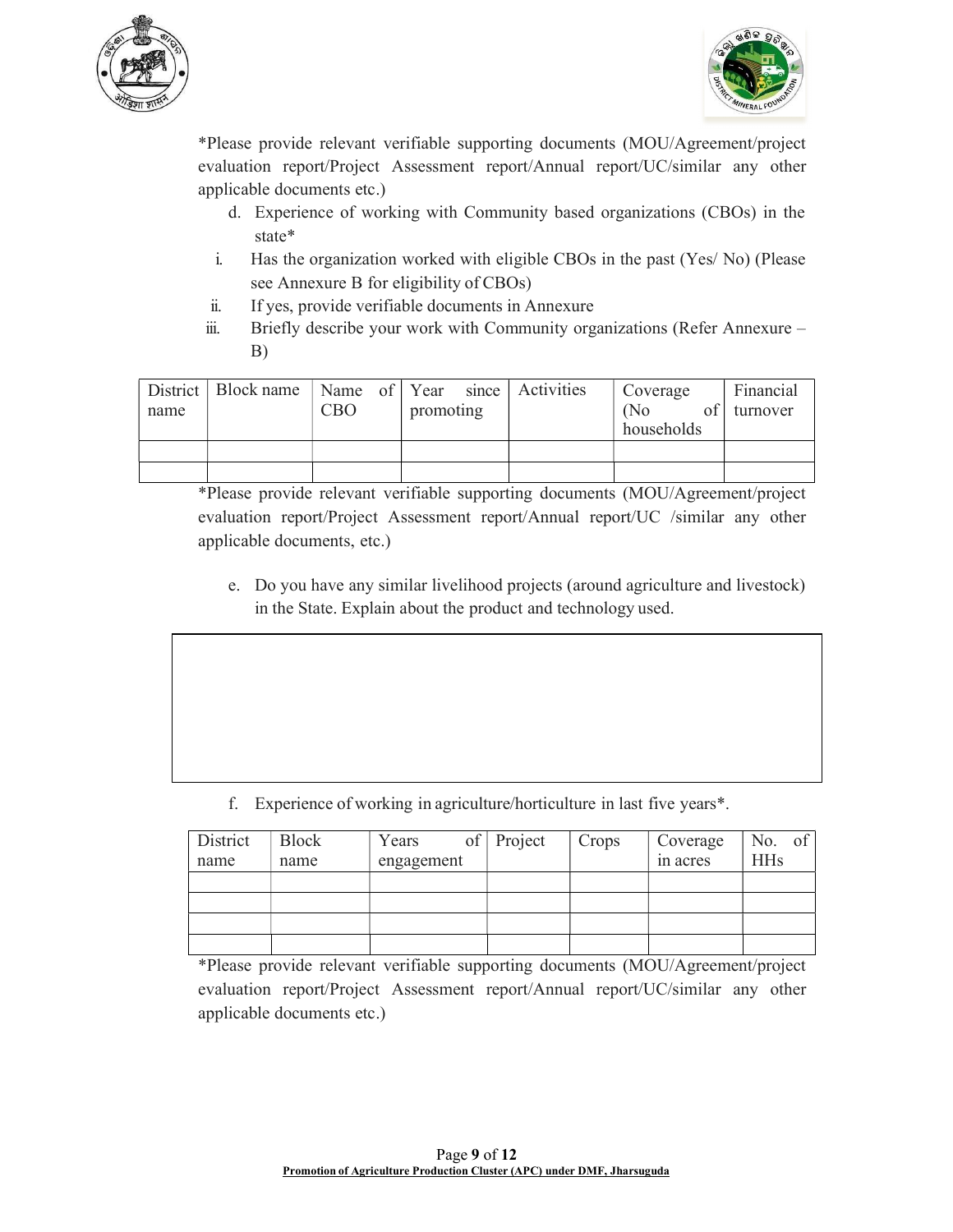



g. Experience of awareness campaign in agriculture/horticulture in last five years\*.

| District<br>name | Block<br>Name | Name<br>themes | $of$ Content | No. of<br>events | No.<br>of<br>participants |
|------------------|---------------|----------------|--------------|------------------|---------------------------|
|                  |               |                |              |                  |                           |
|                  |               |                |              |                  |                           |
|                  |               |                |              |                  |                           |
|                  |               |                |              |                  |                           |

\*Please provide relevant verifiable supporting documents (MOU/Agreement/project evaluation report/Project Assessment report/Annual report/UC/similar any other applicable documents etc)

h. Briefly describe areas of work in agriculture /horticulture in last five years by your organization (Please add table for giving details of more than one block)\*

#### Name of block:

#### Name of district:

| <b>Sr</b><br>$\mathbf{n}$ | Component                        | Year                 | <b>Activity</b>                                                                                                                                                                                                                                                                             | Coverage<br>in no        | Coverage<br>(N <sub>0</sub> )<br>of<br>HH <sub>s</sub> ) |
|---------------------------|----------------------------------|----------------------|---------------------------------------------------------------------------------------------------------------------------------------------------------------------------------------------------------------------------------------------------------------------------------------------|--------------------------|----------------------------------------------------------|
| $\mathbf{1}$              | Pre-<br>production<br>management |                      | Experience on working on Seed<br>Conservation/<br>Commercial nursery (more than<br>250 sq meter)/ Seed Production/<br>Participatory<br>Varietal<br>Selection/Seed Bank formation/<br>animal breed conservation or<br>improvement                                                            | (No of<br>such<br>units) |                                                          |
|                           |                                  | 2021<br>2020<br>2019 |                                                                                                                                                                                                                                                                                             |                          |                                                          |
|                           |                                  | 2018<br>2017         |                                                                                                                                                                                                                                                                                             |                          |                                                          |
|                           | Production                       |                      | Promotion of any prominent<br>agronomic practices (Single-<br>line trellis/mulching/ micro<br>irrigation/shed<br>net<br>cultivation/poly greenhouse<br>cultivation/<br>SRI/Line<br>transplantation or any other) in<br>Vegetables/<br>Pulses/<br>Millets/Rice/ etc. (at least 500<br>acres) | (Acres)                  |                                                          |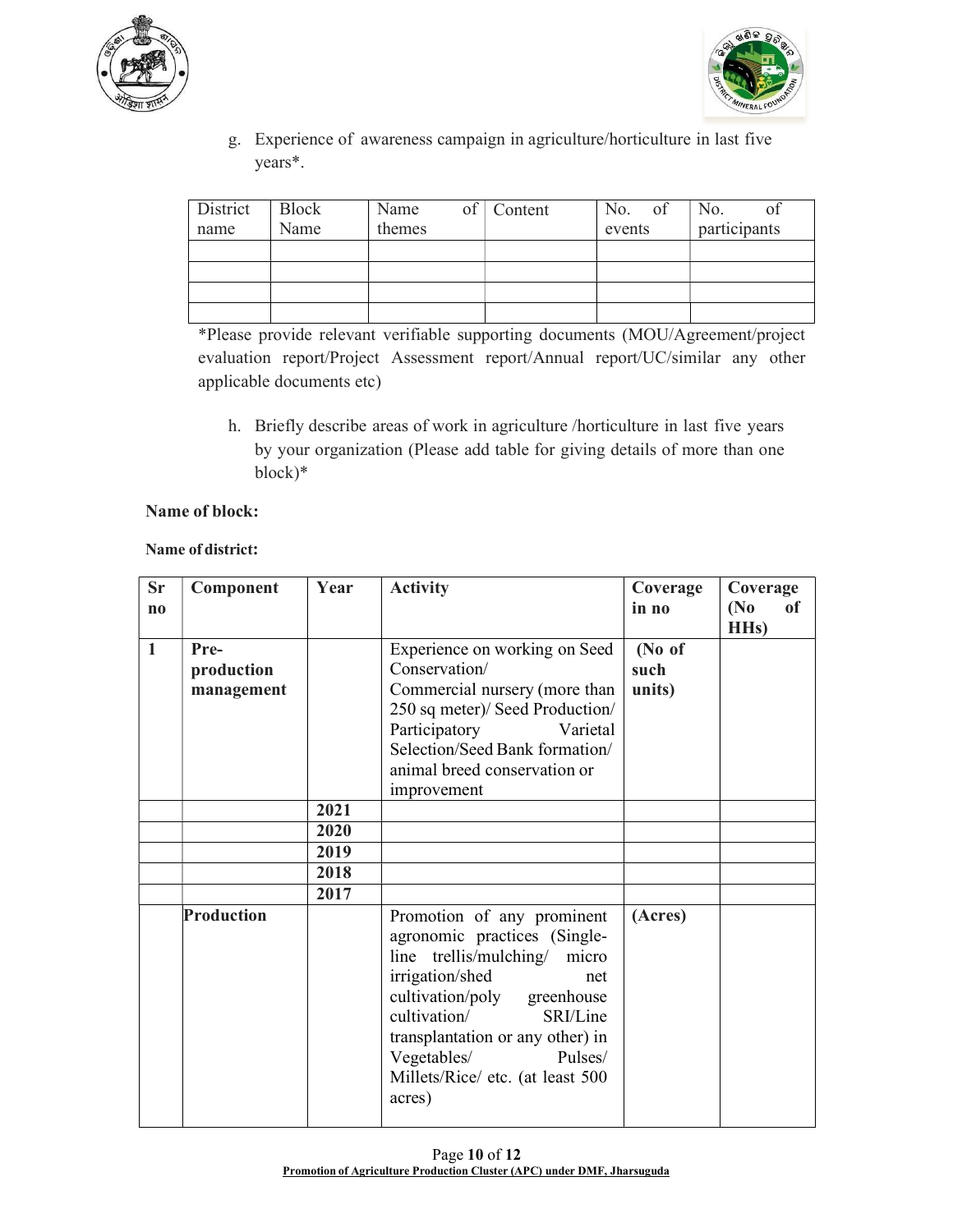



|                         |                  | 2021 |                                                                                                                                                                                                                                                                                                                                                    |                              |
|-------------------------|------------------|------|----------------------------------------------------------------------------------------------------------------------------------------------------------------------------------------------------------------------------------------------------------------------------------------------------------------------------------------------------|------------------------------|
| $\overline{2}$          |                  | 2020 |                                                                                                                                                                                                                                                                                                                                                    |                              |
|                         |                  | 2019 |                                                                                                                                                                                                                                                                                                                                                    |                              |
|                         |                  | 2018 |                                                                                                                                                                                                                                                                                                                                                    |                              |
|                         |                  | 2017 |                                                                                                                                                                                                                                                                                                                                                    |                              |
| 3                       | Processing       |      | Setting up Vegetables / Pulses/<br>Rice/Millet //processing (cold<br>storage/cold room/<br>drying<br>unit/Pack<br>house<br>(sorting-<br>grading)/de- huller/de-stoner/<br>grader/cleaner/de-<br>seeders/sorting)<br>unit<br>and<br>promotion of processing in the<br>state or management of cold<br>chain or veterinary services<br>system setting | (No of<br>such<br>units)     |
|                         |                  | 2021 |                                                                                                                                                                                                                                                                                                                                                    |                              |
|                         |                  | 2020 |                                                                                                                                                                                                                                                                                                                                                    |                              |
|                         |                  | 2019 |                                                                                                                                                                                                                                                                                                                                                    |                              |
|                         |                  | 2018 |                                                                                                                                                                                                                                                                                                                                                    |                              |
|                         |                  | 2017 |                                                                                                                                                                                                                                                                                                                                                    |                              |
| $\overline{\mathbf{4}}$ | <b>Marketing</b> |      | Experience of marketing &<br>value addition of Vegetable/<br>Pulses/ Rice/ Millet/ through<br>registered<br>private<br>agencies/ORMAS/any other<br>agencies or experience in<br>marketing of livestock                                                                                                                                             | (Sales<br>turnover<br>in Rs) |
|                         |                  | 2021 |                                                                                                                                                                                                                                                                                                                                                    |                              |
|                         |                  | 2020 |                                                                                                                                                                                                                                                                                                                                                    |                              |
|                         |                  | 2019 |                                                                                                                                                                                                                                                                                                                                                    |                              |
|                         |                  | 2018 |                                                                                                                                                                                                                                                                                                                                                    |                              |
|                         |                  | 2017 |                                                                                                                                                                                                                                                                                                                                                    |                              |

\*Please provide relevant verifiable supporting documents (MOU/Agreement/project evaluation report/Project Assessment report/Annual report/UC/similar any other applicable documents etc.)

Please give 3 reasons why your organization is the best organization for taking up APCprogramin the proposed block